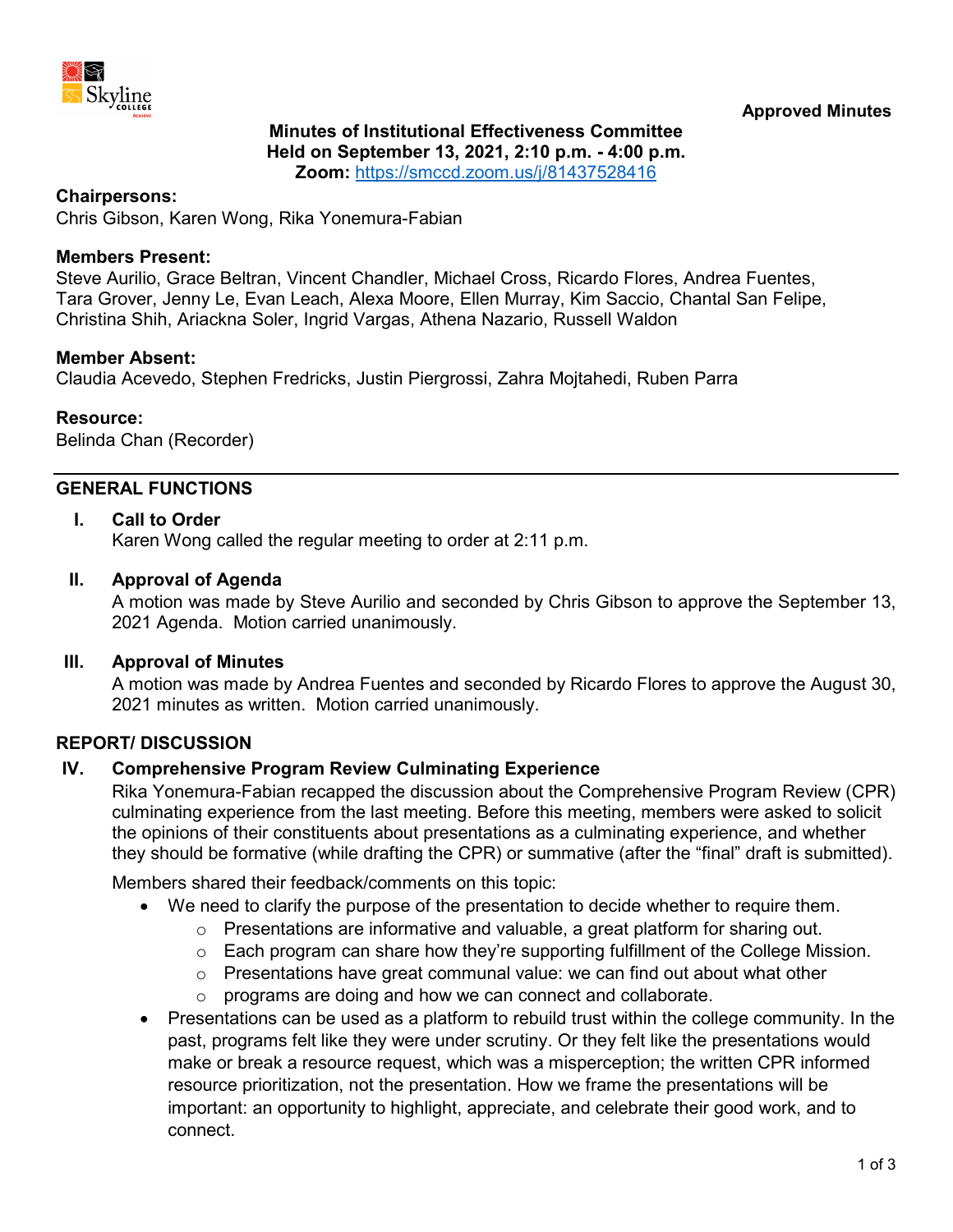

- The purpose of the presentation will determine whether it should be formative or summative.
- Who is the presentation's audience?
	- $\circ$  College leadership in the audience would be helpful to provide immediate feedback and to help plan for the next cycle.
	- $\circ$  The presentations should be open to the entire college community, which may lead to synergy between programs.

# **ACTION ITEM**

# **V. Vote on the CPR Culminating Experience**

Further refinement of the presentation's purpose is needed in order to vote. IEC Tri-Chairs will draft the presentation's purpose for members to share with constituents and vote on at the next meeting.

## **REPORT/ DISCUSSION**

## **VI. CPR Rubric to Provide Feedback**

The CPR rubric is used to provide support and feedback to programs about their CPR, not about their programs.

Members' feedback on the CPR rubric included the following:

- The space to provide written feedback on the rubric seems to be limited. It might be easier to review and access the rubric in other formats, such as a slide deck or providing video/ recorded feedback.
- Binary feedback might not be very helpful since most programs would likely fall into "developing" if we're responding to drafts. Perhaps a draft is better suited with space for open-ended comments per section as opposed to the very end of the document.
- Will the rubric be used by the administrators as an evaluation?
	- o No, it will not.
- When will the CPR rubric feedback be provided to the CPR teams?
	- $\circ$  Feedback is more beneficial if provided to the CPR teams as they draft since they
	- $\circ$  can integrate relevant feedback prior to submitting their final draft.
- Feedback via the CPR rubric can be formative and presentations can be the culminating
- experience.

# [**Added Action Item via Zoom Poll**] Should the CPR rubric be formative or summative?

• All members in attendance voted the rubric should be formative.

# **VII. Orientation for New Members**

[Skyline College's Participatory Governance processing model](https://www.skylinecollege.edu/iec/assets/agendas/2021-2022/IEC-Orientation.pdf) (slide # 2), [IEC's charge](https://www.skylinecollege.edu/iec/assets/agendas/2021-2022/IEC-Orientation.pdf) (slide # 3) and IE definition were shared. Members were invited to elaborate on their understanding of IE through chat on the  $IE$  quote (slide  $# 4$ ):

- IE is not just declaring something effective or not, but examining the process and logic by
- which we come to that conclusion.
- How do we measure effectiveness? Reaching their program goals? Meeting college's goals?
- We need to break down or analyze how it got to be "effective".
- How do we know if the instrument attempts to be used is effective?
- Effective is tied to values/norms/culture of an institution, so context cannot be ignored.